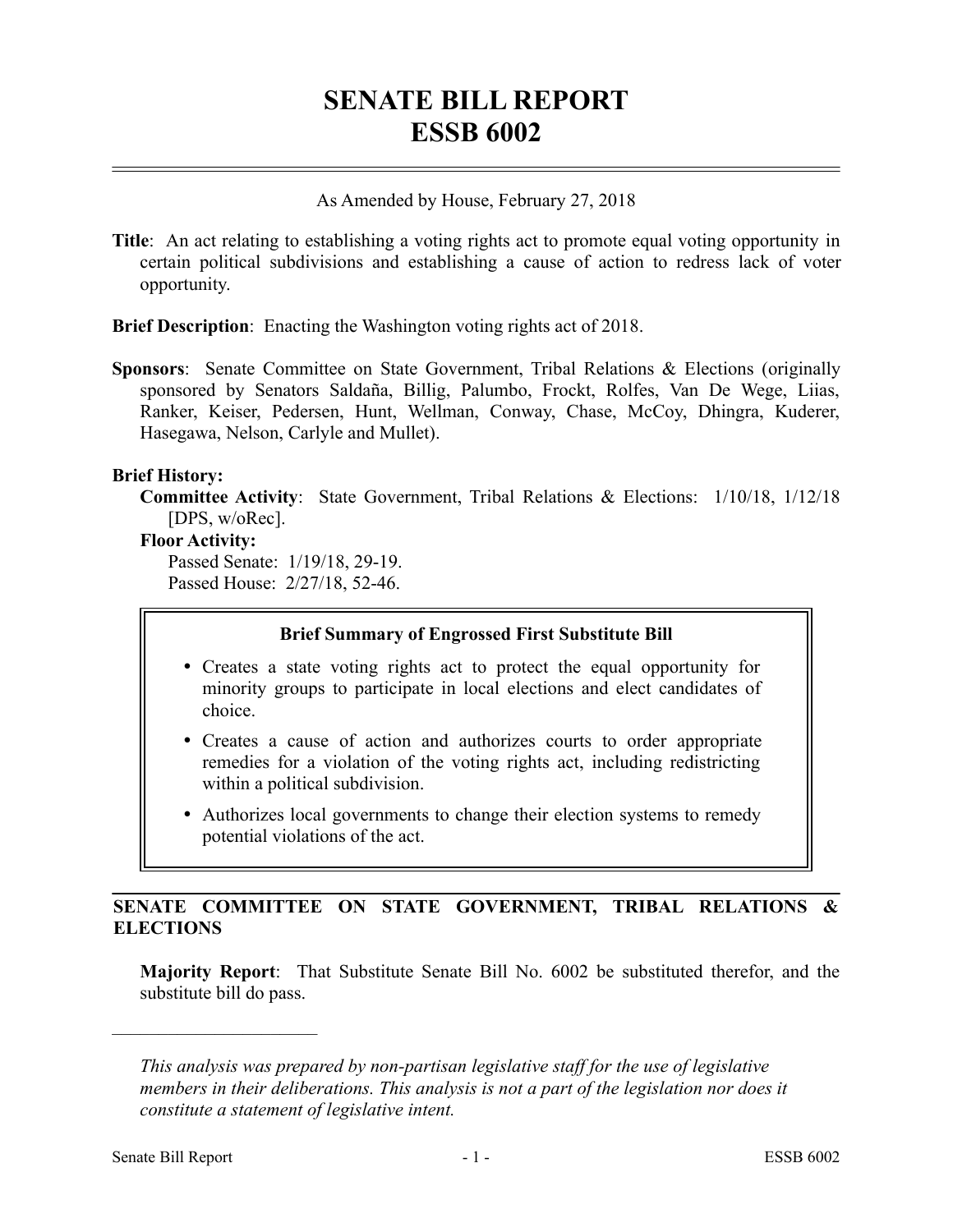Signed by Senators Hunt, Chair; Kuderer, Vice Chair; Saldaña.

**Minority Report**: That it be referred without recommendation. Signed by Senator Miloscia, Ranking Member.

**Staff**: Samuel Brown (786-7470)

**Background**: Federal Voting Rights Act of 1965 (VRA) - Section 2. The VRA prohibits discriminatory practices in state and local elections, based on the protections provided under the Fifteenth Amendment to the Constitution. Special protections extend to members of a racial, color, or certain language minority group.

Section 2 of the VRA (Section 2) prohibits any voting practice or procedure that effectively impairs the equal opportunity for members of a minority group to participate in the nomination and election of candidates. A violation may be shown based on the totality of circumstances of the election process that resulted in a discriminatory impact on a minority group. Proof of intentional discrimination is not required to show a violation. Section 2 does not create a right for minority groups to be proportionally represented in elected offices.

Vote dilution claims under Section 2 allege that the method of drawing voting districts has the discriminatory effect of dispersing minority votes throughout the districts, weakening the minority group's ability to influence the election. Vote dilution claims have also been raised in jurisdictions holding at-large general elections for bodies with multiple positions.

Local Elections. Local governments are responsible for periodically changing their voting districts to account for population shifts. Within eight months after receiving federal census data, a local government must prepare a plan for redistricting its election districts. Each district must be relatively equal in population, compact, and geographically contiguous. The plan should also try to preserve existing communities of related and mutual interest. The census data may not be used to favor any racial or political group in redistricting.

Alternative Proportional Voting Systems. Several jurisdictions have adopted alternative systems for allocating votes to voters to determine the winner of an election. These systems are known as alternative proportional voting systems, and include:

- limited voting, where a voter receives fewer votes than there are candidates to elect;
- cumulative voting, where a voter receives as many votes as there are candidates to elect, but may cast multiple votes for a single candidate; and
- single transferrable or ranked choice voting, where a voter ranks candidates in order of preference, and votes are transferred to lower-ranked candidates who are not elected on first-place votes if a majority is not reached.

**Summary of Engrossed First Substitute Bill**: The Washington Voting Rights Act (Act) is established. A jurisdiction violates the Act when elections exhibit polarized voting and where there is a significant risk members of a protected class do not have an equal opportunity to elect candidates of choice as a result of dilution or abridgement of their rights.

Definitions and Scope. A protected class includes voters who are members of a race, color, or language minority group. The Act applies to elections held within counties, cities, towns,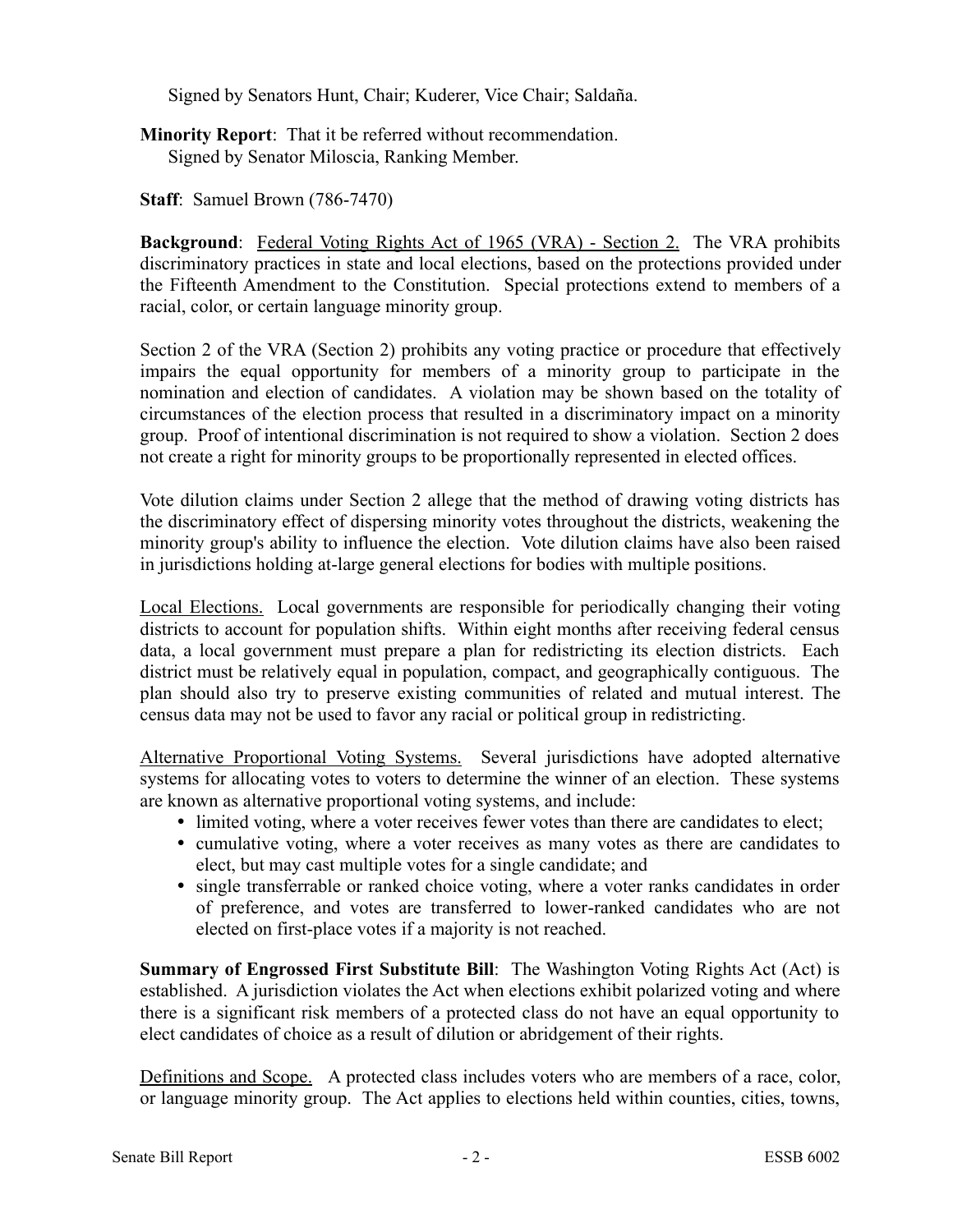school districts, fire protection districts, port districts, and public utility districts (political subdivisions). Cities or towns with fewer than 1000 people and school districts with fewer than 250 students may not be sued for violations of the Act.

Redistricting. Any political subdivision may take corrective action to change its election system in order to remedy a potential violation of the Act. The remedy may include implementation of a district-based election system, which includes a method of electing candidates from within a district that is a divisible part of the subdivision. Districts must be reasonably equal in population, compact, and geographically contiguous, must coincide with natural boundaries, and must preserve communities of related and mutual interest as much as possible.

The political subdivision must provide notice to the community of its proposed change to its election system. If 5 percent or more of residents, or 500 or more residents, whichever is fewer, are of limited English proficiency, the notice must be provided in languages residents can understand.

If the subdivision adopts a new election plan between the date of the general election and January 15 of the following year, it must implement the plan at the next general election. If the plan is adopted during the remaining period of the year, the plan must be implemented at the general election of the following year. The subdivision must obtain a court order, subject to mandatory direct appeal to the state supreme court, certifying that the remedy complies with the Act and was prompted by a plausible violation of the Act. Any subdivision that implemented a district-based election system must prepare a redistricting plan within eight months of receiving federal census data.

Notice of Potential Violation. Any person may notify the political subdivision of their intent to challenge the election system. The notice must describe the alleged violation and a possible remedy. The person bringing the notice and subdivision must work in good faith to implement a remedy that provides members of the protected class or classes equal opportunity to elect candidates of their choice.

Any person may file an action against the subdivision under the Act if the subdivision does not adopt a remedy within 180 days. No notice of a potential violation of the Act may be submitted before July 19, 2018.

Legal Action. If no remedy is adopted, any person may file a lawsuit alleging a violation of the Act within that subdivision. The claim has two elements:

- the subdivision's elections show polarized voting, meaning a difference of choice between voters of a protected class and other voters in the election; and
- members of the protected class do not have an equal opportunity to elect members of their choice or influence the outcome of an election.

The protected class does not have to be geographically compact or concentrated to constitute a majority in any proposed or existing district. Intent to discriminate is not required to show a violation under the Act. Members of different protected classes may file an action jointly if their combined electoral preferences differ from the rest of the electorate.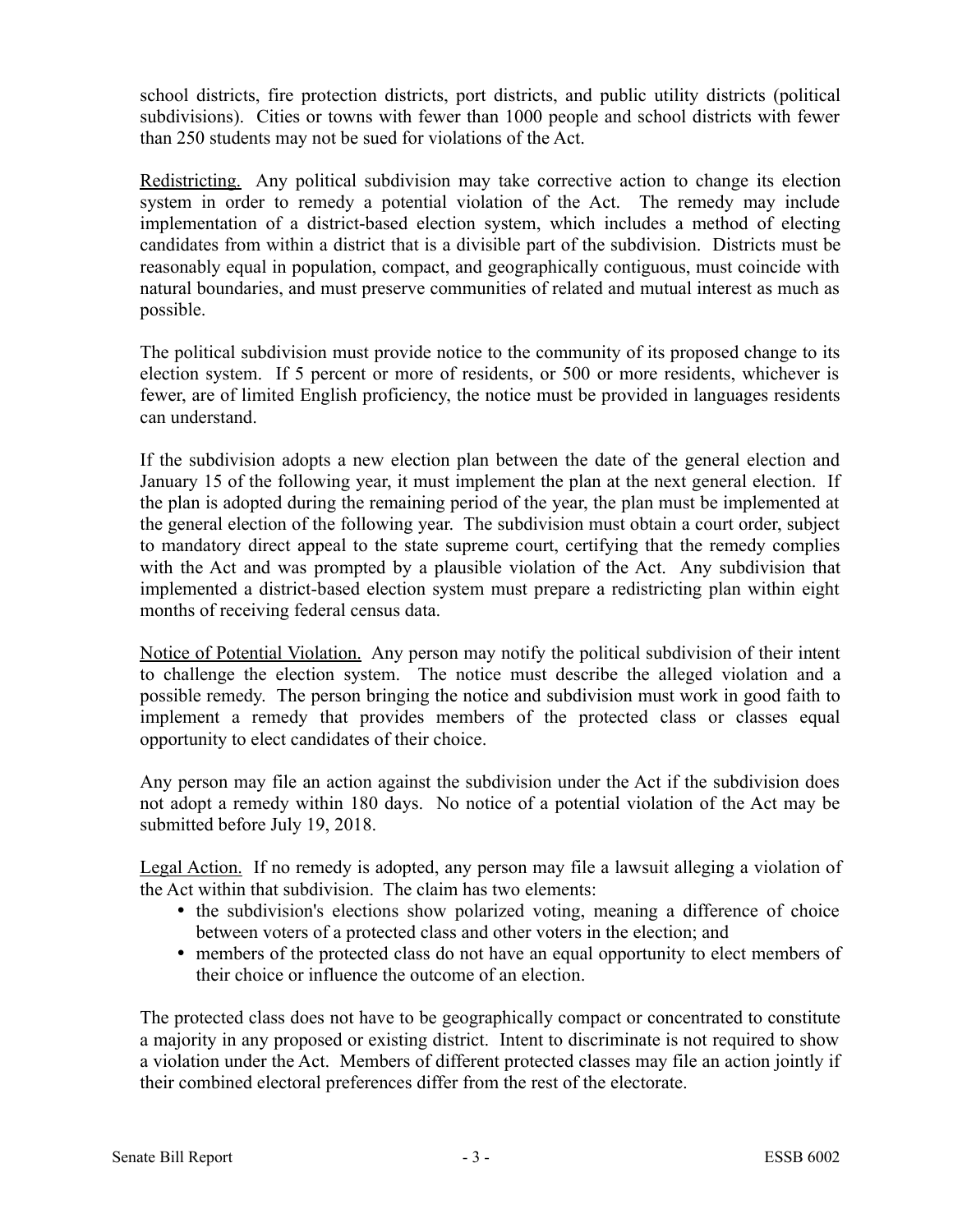Court Procedures and Process. The action may be filed in the superior court of the county in which the political subdivision is located. If the action is against a county, it may instead be filed in the superior court of either of the two nearest judicial districts. The trial must be set for no later than one year after the filing of a complaint, with a corresponding discovery and motions calendar. For purposes of the statute of limitations, a cause of action under the Act arises every time there is an election under a districting method that is the subject of the court action.

To determine the existence of polarized voting, the court may only analyze the elections conducted prior to the legal action, including the election of candidates, ballot measure elections, and elections that affect the rights and privileges of the protected class. Election of candidates who are members of the protected class does not preclude a court from finding the existence of polarized voting.

Remedies. The court may order appropriate remedies for a violation, including requiring the subdivision to redistrict or create a district-based election system. The court may order the subdivision to hold elections for its governing body in the same year as elections for federal or statewide elected offices.

If the court issues a final order between the date of the general election and January 15 of the following year, the order applies to the next general election. If the court issues a final order between January 16 and the next general election date, the order only applies starting from the general election of the following year.

The court may award attorneys' fees and costs to a prevailing plaintiff. Prevailing defendants may be awarded certain costs, but not attorney's fees.

Immunity From Suit. If the subdivision modifies its electoral system and obtains a court order that the remedy is in compliance with the Act, or if the jurisdiction implements a courtordered remedy, no legal action may be brought against the subdivision for four years alleging a violation of the Act so long as the subdivision does not modify the system in the remedy.

Political subdivisions which have modified their electoral systems in the previous decade in response to a federal VRA claim may not be sued under the Act until redistricting after the 2020 census is completed.

## **Appropriation**: None.

**Fiscal Note**: Available.

## **Creates Committee/Commission/Task Force that includes Legislative members**: No.

**Effective Date**: Ninety days after adjournment of session in which bill is passed.

**Staff Summary of Public Testimony on Original Bill**: *The committee recommended a different version of the bill than what was heard.* PRO: Some localities recognize they could do better in ensuring representation for all, and this bill eliminates barriers to making those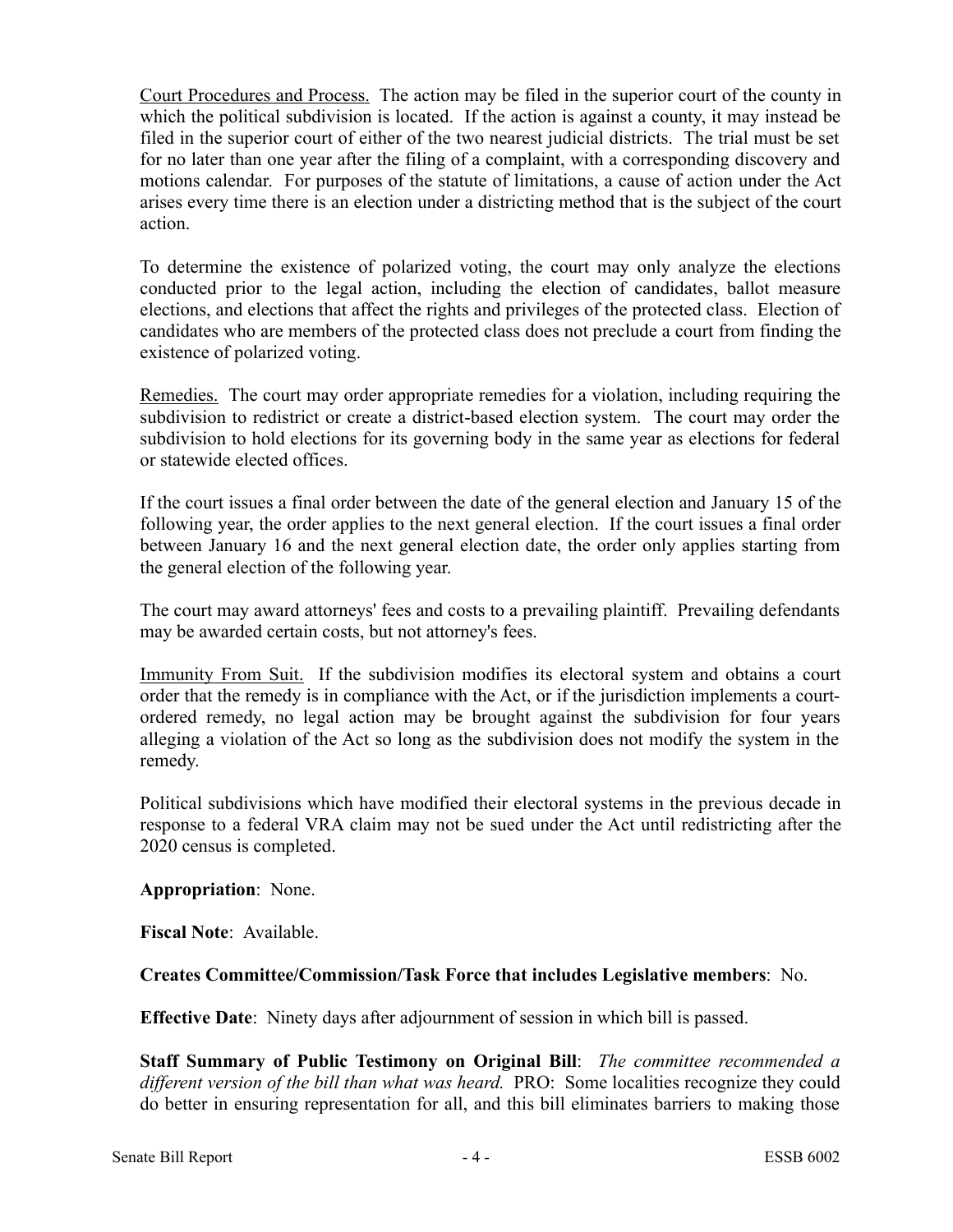changes. This allows jurisdictions to take the lead and provides a process for working in good faith from the same set of data toward a remedy. This will improve democratic participation, particularly in cities with demonstrable racially polarized voting. This is a better bill than past years that is more inclusive of stakeholder feedback. Notice provisions will ensure that everyone in communities know what proposed solutions are before they are implemented. The bill provides a roadmap and timetable for collaboration on solutions and does not mandate one particular system. This creates a pathway around litigation. I lost an election to a candidate who dropped off the ballot as a result of polarized voting, which would be rectified under this bill. After living under dictatorship, watching people vote and exercise their voice was exciting, but the makeup of elected bodies has not kept pace with community changes. Districting would give communities the opportunity to elect candidates who understand their needs and build trust in local governments.

Alternative proportional voting methods are important because there can be wide discrepancies in district election participation. Ranked choice voting leads to increased turnout. Multiple counties use vendors for their election systems that can process ranked choice voting elections. Ranked choice voting has led to the breaking of numerous glass ceilings for representation in other jurisdictions.

When elected officials authentically understand and represent their communities, voters feel more connected to their government. This bill is necessary to protect the rights of Washington voters. This bill is consistent with the state's longstanding commitment to provide everyone an equal opportunity to participate in our civil processes. This will inspire more students, who are the next generation of leaders, to get involved in politics.

OTHER: County auditors are committed to remedying civil rights violations and underrepresentation, but have concerns about the inclusion of alternative proportional voting methods. A requirement that an alternative proportional voting method is the only way to solve the problem in the jurisdiction is requested. The Secretary of State supports the goals of the bill, but is concerned that ranked choice voting would be costly, confusing, and unpopular with voters.

**Persons Testifying**: PRO: Senator Rebecca Saldaña, Prime Sponsor; Dulce Gutierrez, Deputy Mayor, City of Yakima; Alex Hur, OneAmerica; Elisabeth Smith, ACLU; Eric Gonzalez, Washington State Labor Council; Graciella Villanueva, citizen; Ubah Aden, citizen; Alma Chacon, citizen; Gregory Christopher, Tacoma/Pierce County NAACP and Tacoma Ministerial Alliance; Krist Novoselic, FairVote; Colin Cole, FairVote Washington; George Cheung, FairVote Washington; Rosa Rice-Pelepko, Associated Students of Western Washington University; RaShelle Davis, Governor's Office; Marsha Chien, Office of the Attorney General; Oskar Zambrano, Progreso.

OTHER: Dolores Gilmore, Kitsap County Auditor; Julie Anderson, Washington Association of County Auditors; Lori Augino, Office of the Secretary of State.

**Persons Signed In To Testify But Not Testifying**: PRO: Stuart Halsan, FairVote; Pastor Arthur Banks, Political Destiny & Tacoma Ministerial Alliance; Cindy Black, Fix Democracy First; Jessica Vavrus, Washington State School Directors' Association; Salvador Salazar Cano, University of Washington, Bothell; David Morales, Commission on Hispanic Affairs.